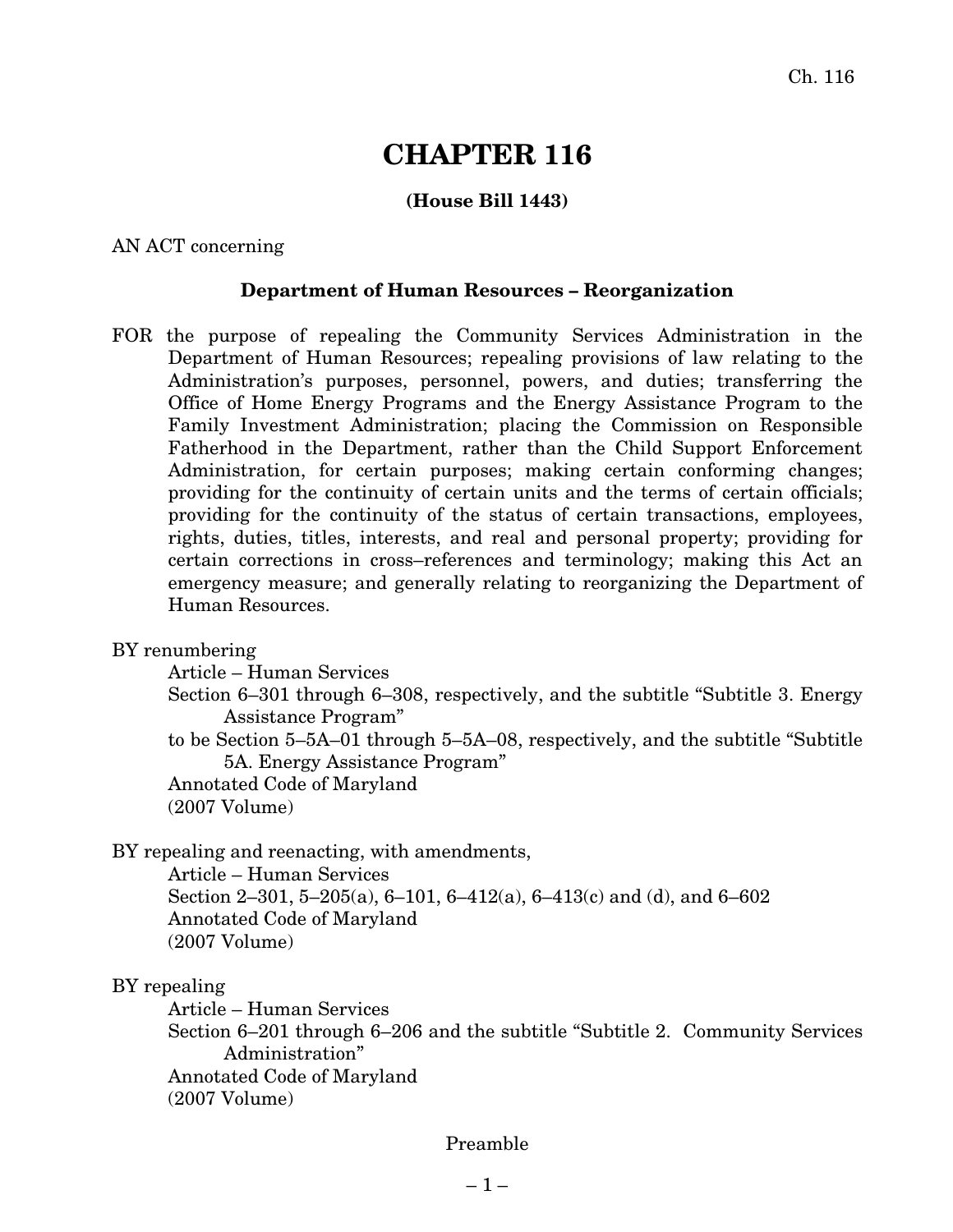WHEREAS, Chapter 196 of the Acts of 1984 created the Community Services Administration in the Department of Human Resources; and

WHEREAS, The purposes of the Community Services Administration are to establish and participate in youth and work–training programs, urban and rural community action programs, special programs to combat poverty in rural and urban areas, employment and investment incentive programs, and work–experience programs; to combat unemployment; and to assist in the education, training, and economic advancement of the residents of the State; and

WHEREAS, The Family Investment Administration and the Social Services Administration in the Department of Human Resources can effectively perform these functions; and

WHEREAS, It is desirable to consolidate and better coordinate the activities of the various administrations in the Department of Human Resources and to define their combined mandate; now, therefore,

SECTION 1. BE IT ENACTED BY THE GENERAL ASSEMBLY OF MARYLAND, That Section(s) 6–301 through 6–308, respectively, and the subtitle "Subtitle 3. Energy Assistance Program" of Article – Human Services of the Annotated Code of Maryland be renumbered to be Section(s) 5–5A–01 through 5–5A–08, respectively, and the subtitle "Subtitle 5A. Energy Assistance Program".

SECTION 2. AND BE IT FURTHER ENACTED, That the Laws of Maryland read as follows:

# **Article – Human Services**

2–301.

The following units are in the Department:

- (1) the Child Support Enforcement Administration;
- (2) **[**the Community Services Administration;
- (3)**]** the Family Investment Administration;
- **[**(4)**] (3)** the Social Services Administration;
- **[**(5)**] (4)** the Maryland Commission for Women; and

**[**(6)**] (5)** any other unit that by law is declared to be part of the Department.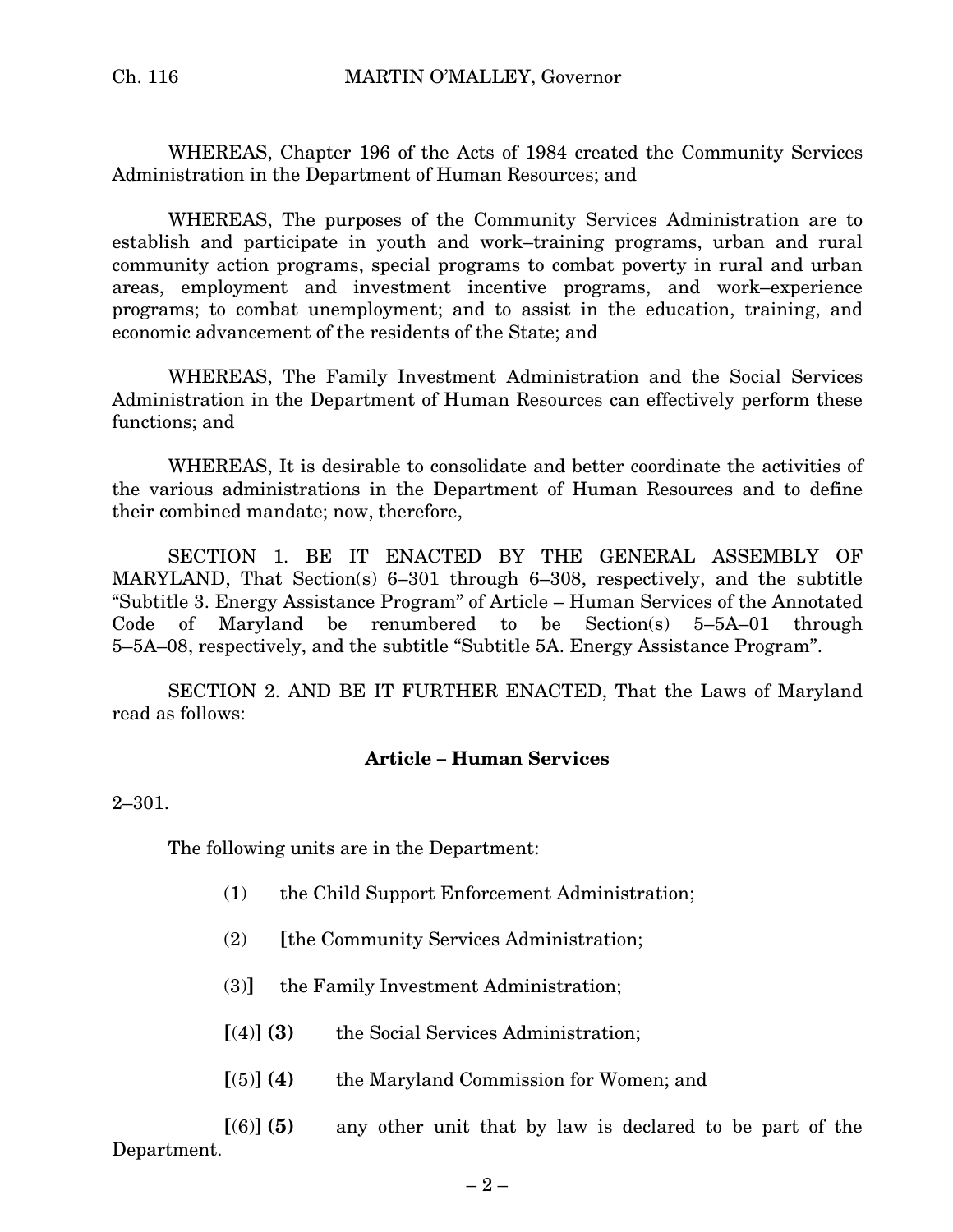5–205.

(a) The Administration shall be the central coordinating and directing agency of all public assistance programs in the State, including:

(1) the Family Investment Program and related cash benefit programs;

- (2) public assistance to adults;
- (3) emergency assistance;
- (4) food stamps;
- (5) medical assistance eligibility determinations; **[**and**]**

# **(6) THE ENERGY ASSISTANCE PROGRAM; AND**

**[**(6)**] (7)** any other public assistance activities financed wholly or partly by the Administration.

#### 6–101.

(a) In this title the following words have the meanings indicated.

(b) **[**"Administration" means the Community Services Administration.

(c)**]** "Department" means the Department of Human Resources.

**[**(d) "Executive Director" means the Executive Director of Community Services.

(e)**] (C)** "Secretary" means the Secretary of Human Resources.

**[**Subtitle 2. Community Services Administration.**]**

# **[**6–201.

There is a Community Services Administration in the Department.**]**

# **[**6–202.

The purposes of the Administration are to: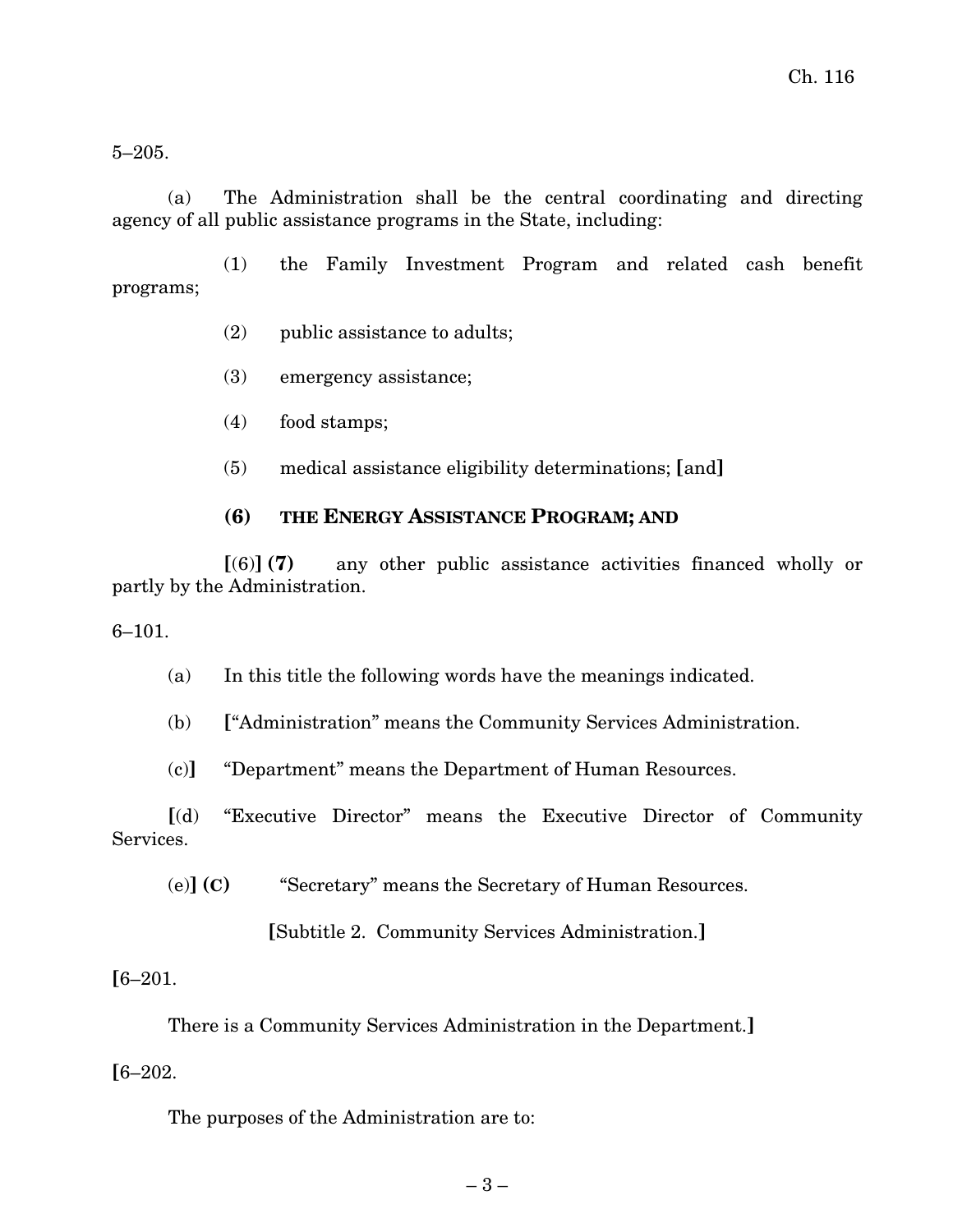#### Ch. 116 MARTIN O'MALLEY, Governor

- (1) establish and participate in:
	- (i) youth and work–training programs;
	- (ii) urban and rural community action programs;
	- (iii) special programs to combat poverty in rural and urban

areas;

- (iv) employment and investment incentive programs; and
- (v) work–experience programs;
- (2) combat unemployment; and

(3) assist in the education, training, and economic advancement of the residents of the State.**]**

**[**6–203.

(a) (1) With the approval of the Governor, the Secretary shall appoint the Executive Director.

(2) The Executive Director is the chief administrative and executive officer of the Administration.

(b) (1) With the approval of the Governor, the Secretary shall appoint a deputy director of the Administration.

(2) The deputy director is the principal assistant to the Executive Director.

(c) The Executive Director and deputy director shall have experience and interest in the advancement and development of economic opportunity.

(d) The Executive Director and the deputy director are in the executive service or management service of the State Personnel Management System.**]**

**[**6–204.

(a) The Administration may employ a staff in accordance with the State budget.

(b) Except as otherwise provided by law, the employees of the Administration are subject to the provisions of the State Personnel and Pensions Article.**]**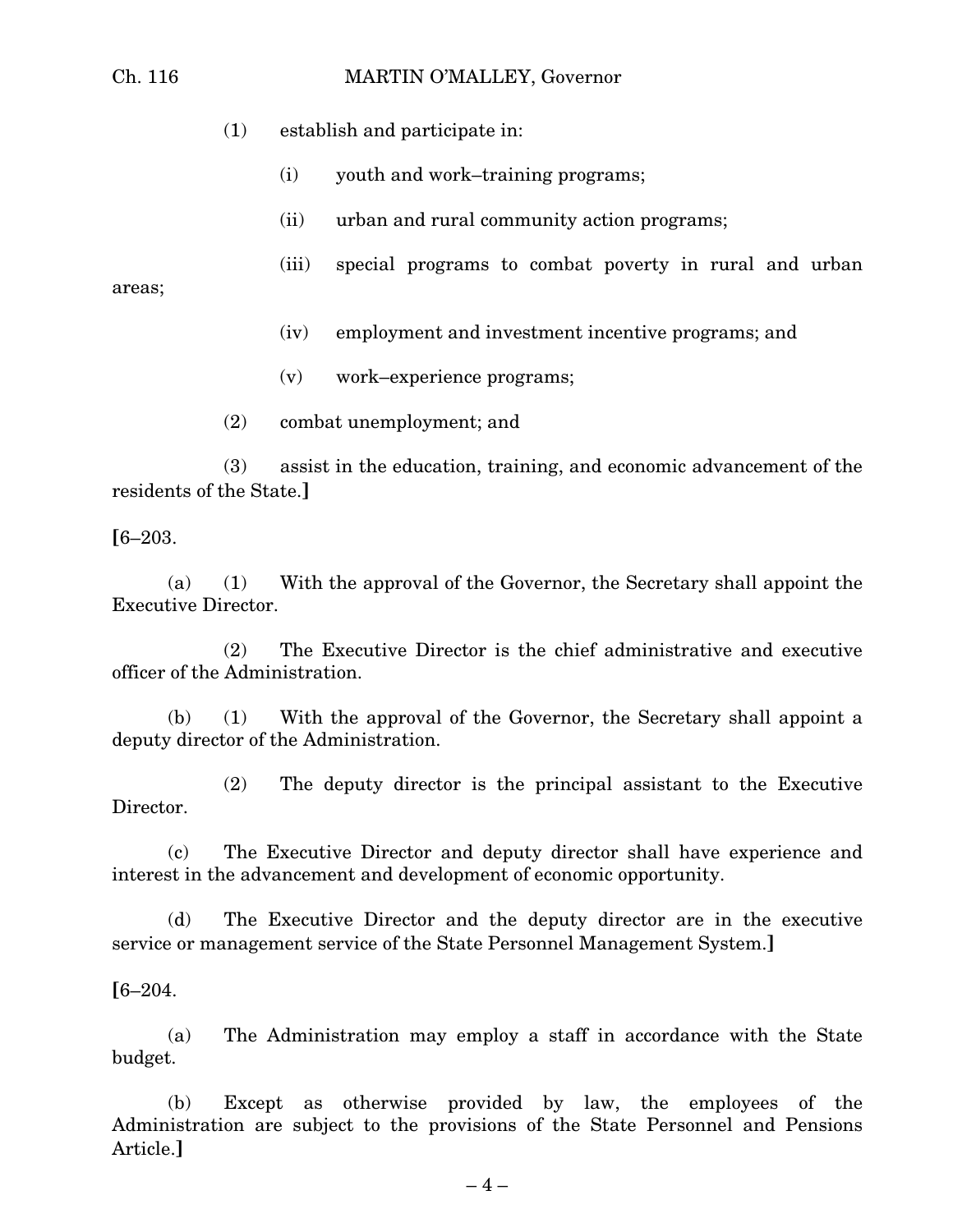# **[**6–205.

The Administration, the Executive Director, and the deputy director exercise their authority, duties, and functions under any State law subject to the authority of the Secretary under any State law.**]**

# **[**6–206.

(a) (1) The Administration shall maintain liaison with:

(i) the United States Department of Health and Human Services;

(ii) local commissions on economic opportunity;

- (iii) citizens' groups; and
- (iv) any other State, federal, and local units.

(2) The Administration shall consult with and advise the local entities described in paragraph (1) of this subsection regarding their economic opportunity programs.

(b) The Administration shall:

(1) collect and assemble information relating to economic opportunity from other units of the State and federal governments; and

(2) disseminate information to further economic opportunity programs in the State by publication, advertisement, conferences, workshops, programs, lectures, or other means.

(c) (1) Consistent with this subtitle and other applicable laws, the Administration may enter into contracts or assume any other function necessary to carry out this subtitle.

(2) The Administration may enter into a contract with any other unit or institution of this State, any other state, or the federal government for any study or research activity that is necessary and proper.

(d) If the federal government or a person offers or grants any services, equipment, supplies, materials, or funds to the State or to a county or municipal corporation in the State for the purposes of economic opportunity, the Administration may accept the assistance on behalf of the State and authorize any officer of the State or a county or municipal corporation to receive and use the assistance.**]**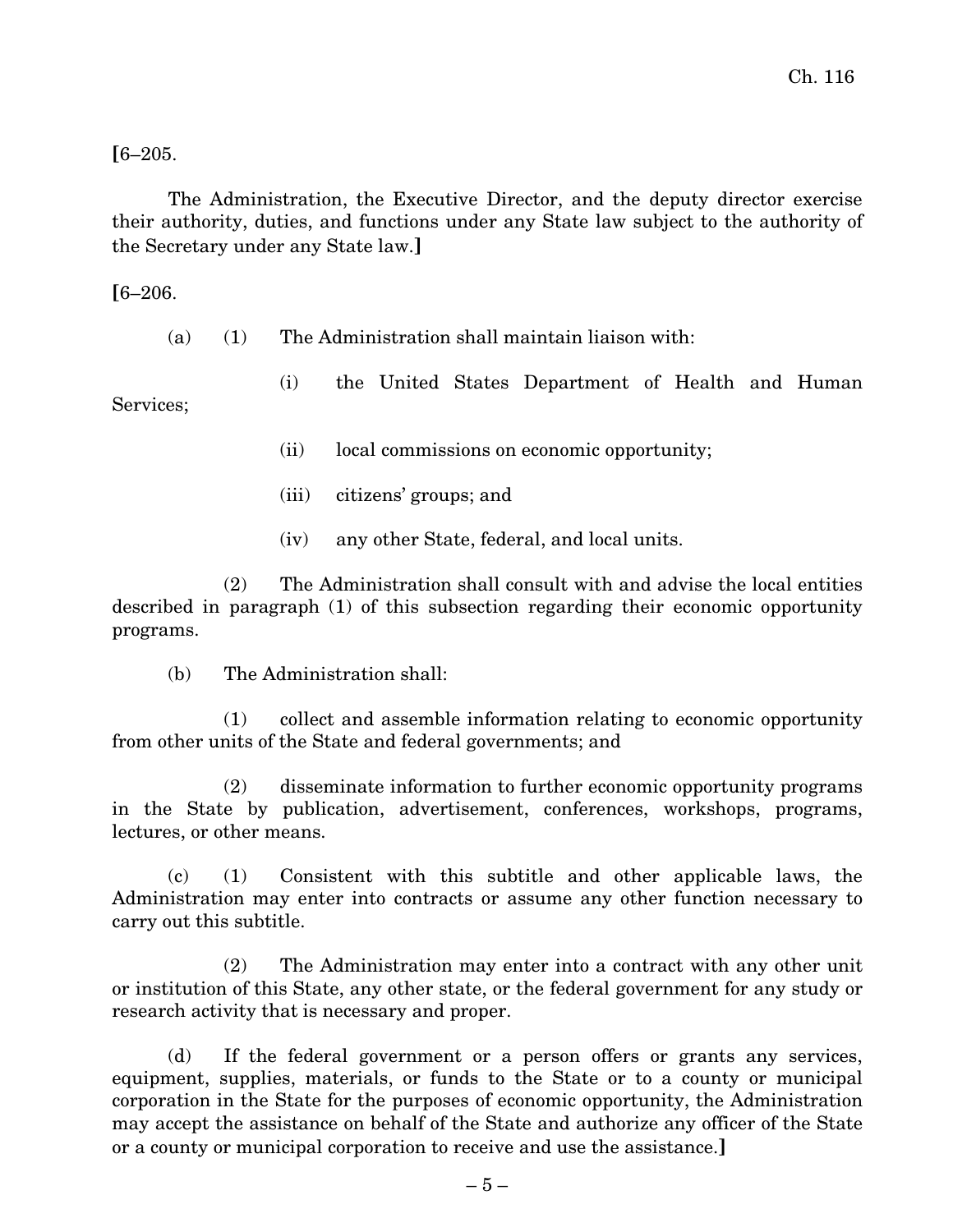6–412.

(a) The **[**Administration**] DEPARTMENT** shall manage the Program.

6–413.

(c) (1) Each administering agency shall apply to the **[**Administration**] DEPARTMENT** for a Program grant.

(2) The application shall include the procedures that the administering agency will use to:

(i) notify emergency food providers of the availability of Program grants;

grants; and

(ii) approve emergency food providers as recipients of Program

(iii) allocate Program grants among approved emergency food providers.

(d) Before an administering agency may receive a Program grant, the **[**Administration**] DEPARTMENT** must approve the application.

6–602.

(a) There is a Commission on Responsible Fatherhood.

- (b) The Commission:
	- (1) is independent; but

(2) is located in the **[**Child Support Enforcement Administration of the**]** Department for budgetary and administrative purposes only.

SECTION 3. AND BE IT FURTHER ENACTED, That the continuity of every division, board, commission, authority, council, committee, office, and other unit is retained. The personnel, records, files, furniture, fixtures, and other properties and all appropriations, credits, assets, liabilities, and obligations of each retained unit are continued as the personnel, records, files, furniture, fixtures, properties, appropriations, credits, assets, liabilities, and obligations of the unit under the laws enacted by this Act.

SECTION 4. AND BE IT FURTHER ENACTED, That, except as otherwise provided in this Act, all findings and determinations, permits and licenses,